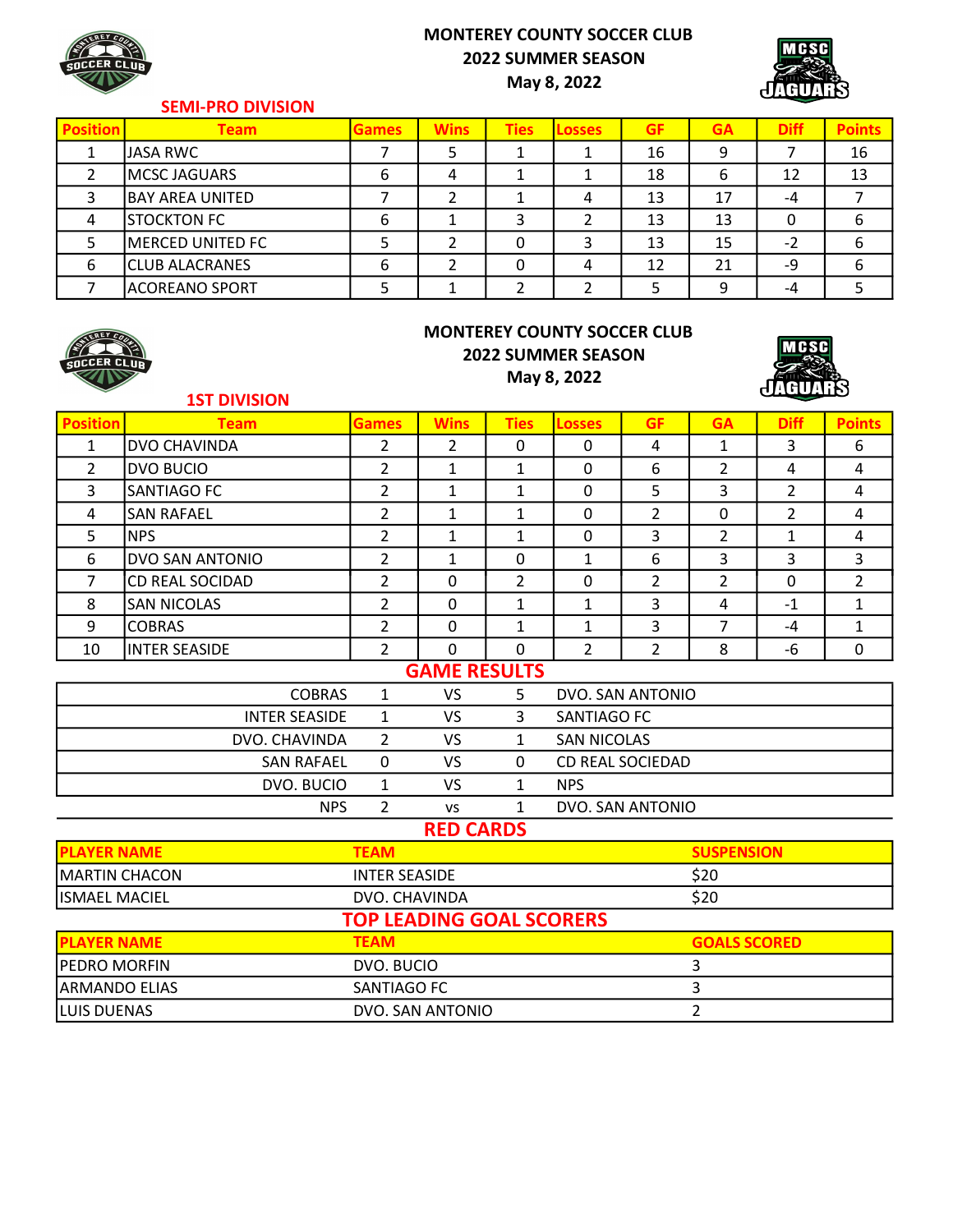## MONTEREY COUNTY SOCCER CLUB 2022 SUMMER SEASON May 8, 2022

**MCSC** GUA  $\mathbf{d}$ 

| <b>TEREY CON</b><br>SOCCER CLUR |
|---------------------------------|
|                                 |

| KILL               | <b>2ND DIVISION</b>    |                    |                     |                |                     |                |                   | dillump        |                |
|--------------------|------------------------|--------------------|---------------------|----------------|---------------------|----------------|-------------------|----------------|----------------|
| <b>Position</b>    | <b>Team</b>            | <b>Games</b>       | <b>Wins</b>         | <b>Ties</b>    | <b>Losses</b>       | <b>GF</b>      | <b>GA</b>         | <b>Diff</b>    | <b>Points</b>  |
| $\mathbf{1}$       | lsanta maria           | $\overline{2}$     | $\overline{2}$      | $\mathbf 0$    | $\mathbf 0$         | 5              | $\overline{2}$    | 3              | 6              |
| $\overline{2}$     | <b>ALEBRIJES</b>       | $\overline{2}$     | $\overline{2}$      | $\mathbf 0$    | $\mathbf 0$         | 4              | $\mathbf{1}$      | 3              | 6              |
| 3                  | DVO AME                | $\overline{2}$     | $\mathbf{1}$        | $\mathbf{1}$   | $\Omega$            | 9              | $\overline{7}$    | $\overline{2}$ | 4              |
| $\overline{4}$     | ATLAS 2004-05          | $\overline{2}$     | $\mathbf{1}$        | $\mathbf 0$    | $\mathbf{1}$        | 5              | $\mathbf{1}$      | 4              | 3              |
| 5                  | <b>BRUJOS</b>          | $\overline{2}$     | $\mathbf{1}$        | $\mathbf 0$    | $\mathbf{1}$        | 5              | 4                 | 1              | 3              |
| 6                  | <b>REAL SAN MIGUEL</b> | $\overline{2}$     | $\mathbf{1}$        | 0              | $\mathbf{1}$        | 3              | 3                 | 0              | 3              |
| $\overline{7}$     | <b>ILOBASCO</b>        | $\overline{2}$     | $\mathbf{1}$        | $\mathbf 0$    | $\mathbf{1}$        | $\overline{2}$ | $\overline{2}$    | $\mathbf 0$    | 3              |
| 8                  | DVO OAXACA             | $\overline{2}$     | $\mathbf{1}$        | $\mathbf 0$    | $\mathbf{1}$        | $\overline{2}$ | $\overline{2}$    | $\mathbf 0$    | 3              |
| 9                  | <b>JALISCO JR'S</b>    | $\overline{2}$     | $\mathbf{1}$        | $\mathbf 0$    | $\mathbf{1}$        | 3              | 4                 | $-1$           | 3              |
| 10                 | <b>PSG</b>             | $\overline{2}$     | $\Omega$            | $\overline{2}$ | $\mathbf 0$         | 5              | 5                 | $\mathbf 0$    | $\overline{2}$ |
| 11                 | <b>DELFINES</b>        | $\overline{2}$     | $\mathbf 0$         | $\overline{2}$ | $\mathbf 0$         | 5              | 5                 | $\mathbf 0$    | $\overline{2}$ |
| 12                 | <b>BRAVOS FC</b>       | $\mathbf{1}$       | $\mathbf 0$         | $\mathbf{1}$   | $\mathbf 0$         | 3              | 3                 | 0              | $\mathbf{1}$   |
| 13                 | <b>UNION VENADOS</b>   | $\overline{2}$     | $\mathbf 0$         | $\mathbf{1}$   | $\mathbf{1}$        | 4              | 5                 | $-1$           | 1              |
| 14                 | <b>TECOLOTES FC</b>    | $\overline{2}$     | $\Omega$            | $\mathbf 0$    | $\overline{2}$      | $\overline{2}$ | 5                 | $-3$           | $\mathbf 0$    |
| 15                 | <b>TIBURONES ROJOS</b> | $\overline{2}$     | 0                   | $\mathbf 0$    | $\overline{2}$      | 5              | 9                 | $-4$           | $\mathbf 0$    |
| 16                 | <b>ANTONIO RAMIREZ</b> | 0                  | $\Omega$            | $\mathbf 0$    | $\mathbf 0$         | $\mathbf 0$    | $\mathbf 0$       | 0              | $\mathbf 0$    |
|                    |                        |                    | <b>GAME RESULTS</b> |                |                     |                |                   |                |                |
|                    | <b>TIBURONES ROJOS</b> | 5                  | <b>VS</b>           | 7              | DVO. AME            |                |                   |                |                |
|                    | <b>UNION VENADOS</b>   | $\overline{2}$     | <b>VS</b>           | $\overline{2}$ | <b>DELFINES</b>     |                |                   |                |                |
|                    | DVO. SANTA MARIA       | $\overline{3}$     | <b>VS</b>           | 2              | <b>TECOLOTES FC</b> |                |                   |                |                |
|                    | <b>REAL SAN MIGUEL</b> | $\mathbf{1}$       | <b>VS</b>           | 3              | <b>BRUJOS FC</b>    |                |                   |                |                |
|                    | DVO. OAXACA            | $\overline{2}$     | <b>VS</b>           | 0              | <b>JALISCO JR'S</b> |                |                   |                |                |
|                    | <b>BRAVOS FC</b>       | 3                  | <b>VS</b>           | 3              | <b>PSG</b>          |                |                   |                |                |
|                    | <b>ILOBASCO</b>        | $\mathbf{1}$       | VS.                 | $\mathcal{P}$  | <b>ALEBRIJES</b>    |                |                   |                |                |
|                    |                        |                    | <b>RED CARDS</b>    |                |                     |                |                   |                |                |
| <b>PLAYER NAME</b> |                        | <b>TEAM</b>        |                     |                |                     |                | <b>SUSPENSION</b> |                |                |
| <b>JAIME RODAS</b> |                        | <b>SANTA MARIA</b> |                     |                |                     |                | \$20              |                |                |

| <b>PLAYER NAME</b>     | <b>TEAM</b>                     | <b>SUSPENSION</b>   |
|------------------------|---------------------------------|---------------------|
| <b>JAIME RODAS</b>     | SANTA MARIA                     | \$20                |
| <b>VICTOR GUERRERO</b> | DVO. AME                        | \$20                |
| SANTIAGO GONZALEZ      | DVO. AME                        | \$20                |
| CHRISTIAN ORTIZ        | <b>DELFINES</b>                 | \$20                |
| MARK SIERRA            | DVO. OAXACA                     | \$20                |
| DAGABERTO ANASTACIO    | <b>TIBURONES ROJOS</b>          | \$20                |
| <b>IVAN CAMPOS</b>     | DVO. AME                        | \$20                |
|                        | <b>TOP LEADING GOAL SCORERS</b> |                     |
| <b>PLAYER NAME</b>     | <b>TEAM</b>                     | <b>GOALS SCORED</b> |
| EDWIN SANDOVAL         | DVO. AME                        | 3                   |
| OSCAR MEDINA           | <b>PSG</b>                      | 2                   |
| <b>JUAN PEREZ</b>      | <b>TECOLOTES FC</b>             | 2                   |
| <b>DAVID LOPEZ</b>     | <b>TIBURONES ROJOS</b>          | 2                   |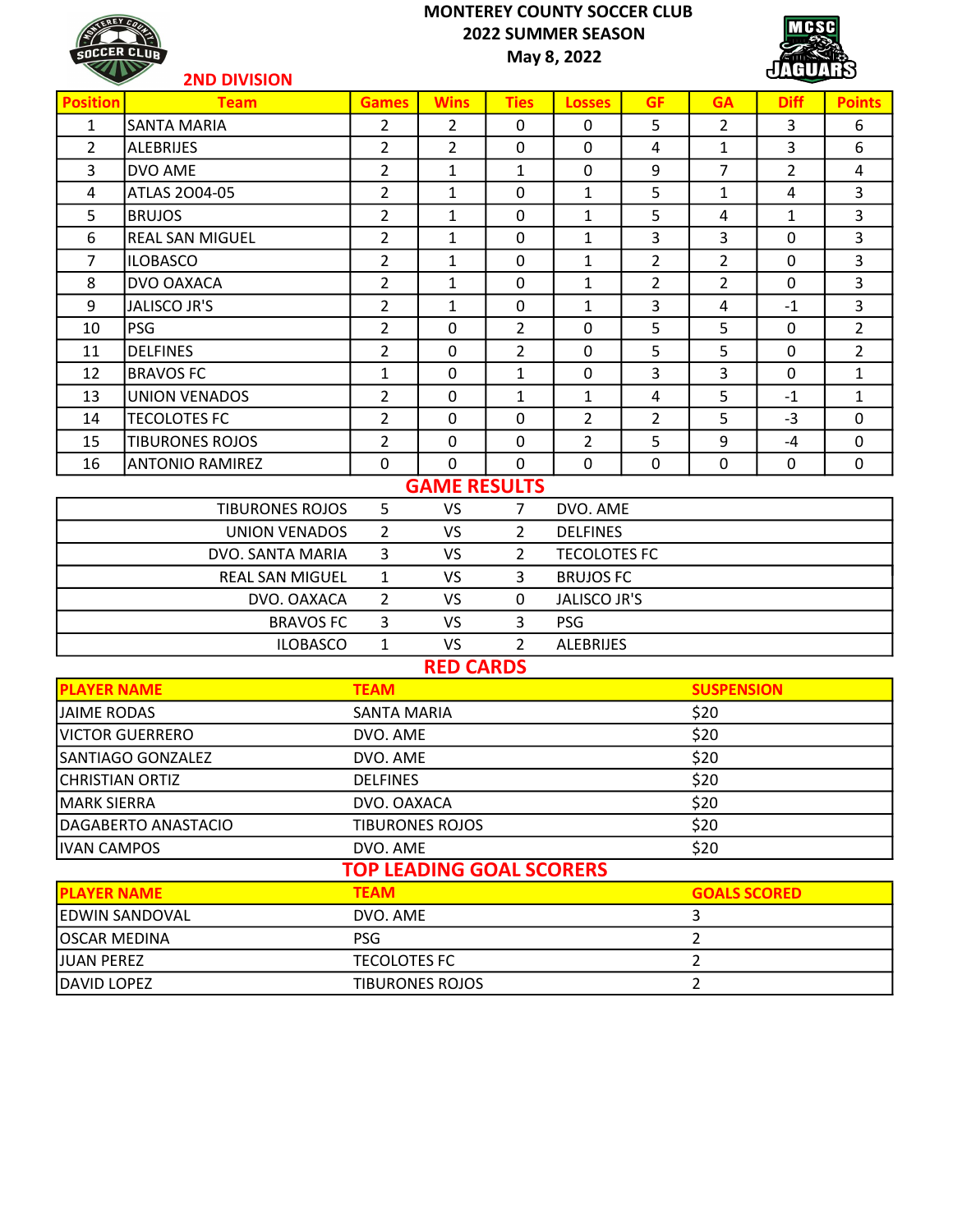# MONTEREY COUNTY SOCCER CLUB 2022 SUMMER SEASON



May 8, 2022



|                    | <b>3RD DIVISION</b>     |                |                     |                            |                      |                         |                | dilump         |                |
|--------------------|-------------------------|----------------|---------------------|----------------------------|----------------------|-------------------------|----------------|----------------|----------------|
| <b>Position</b>    | <b>Team</b>             | <b>Games</b>   | <b>Wins</b>         | <b>Ties</b>                | <b>Losses</b>        | <b>GF</b>               | <b>GA</b>      | <b>Diff</b>    | <b>Points</b>  |
| $\mathbf{1}$       | <b>SALINAS CITY</b>     | $\overline{2}$ | 2                   | $\Omega$                   | $\mathbf 0$          | 11                      | 3              | 8              | 6              |
| $\overline{2}$     | <b>REAL SANTA ANA</b>   | $\overline{2}$ | $\overline{2}$      | $\mathbf 0$                | $\mathbf 0$          | 6                       | $\overline{2}$ | 4              | 6              |
| 3                  | <b>INTERNACIONAL FC</b> | $\overline{2}$ | $\mathbf{1}$        | 1                          | $\mathbf 0$          | 4                       | $\overline{2}$ | $\overline{2}$ | 4              |
| 4                  | <b>SALINAS AJAX</b>     | $\overline{2}$ | $\mathbf{1}$        | $\mathbf{1}$               | $\mathbf 0$          | 3                       | $\overline{2}$ | $\mathbf{1}$   | 4              |
| 5                  | <b>ATLAS</b>            | 2              | 1                   | 1                          | 1                    | $\overline{3}$          | 6              | $-3$           | 4              |
| 6                  | <b>REAL SAN FELIPE</b>  | $\mathbf{1}$   | $\mathbf{1}$        | $\mathbf{0}$               | $\mathbf 0$          | 9                       | $\mathbf{1}$   | 8              | 3              |
| $\overline{7}$     | <b>ATL MORELIA</b>      | 2              | 1                   | $\mathbf 0$                | $\mathbf{1}$         | $\overline{7}$          | 4              | 3              | 3              |
| 8                  | <b>DVO TEPEPA</b>       | $\overline{2}$ | $\mathbf{1}$        | $\mathbf 0$                | $\mathbf{1}$         | $\overline{2}$          | $\mathbf{1}$   | $\mathbf{1}$   | 3              |
| 9                  | <b>DVO CABANAS</b>      | $\mathbf{1}$   | 1                   | $\mathbf 0$                | $\mathbf 0$          | $\overline{2}$          | $\mathbf{1}$   | $\mathbf{1}$   | 3              |
| 10                 | <b>DVO LAGUNA</b>       | 2              | $\mathbf{1}$        | $\mathbf 0$                | $\mathbf{1}$         | $\overline{2}$          | $\overline{2}$ | $\mathbf 0$    | 3              |
| 11                 | <b>PICAPIEDRAS</b>      | $\overline{2}$ | $\mathbf{1}$        | $\mathbf 0$                | $\mathbf{1}$         | $\overline{2}$          | 3              | $-1$           | 3              |
| 12                 | <b>MISSIONERO</b>       | $\overline{2}$ | 1                   | $\mathbf 0$                | 1                    | 3                       | $\overline{7}$ | $-4$           | 3              |
| 13                 | <b>INTER SALINAS</b>    | 2              | $\mathbf 0$         | $\overline{2}$             | 0                    | 3                       | 3              | $\mathbf 0$    | $\overline{2}$ |
| 14                 | DVO CD                  | $\overline{2}$ | $\mathbf 0$         | $\mathbf{1}$               | $\mathbf{1}$         | $\mathbf{1}$            | $\overline{2}$ | $-1$           | $\mathbf{1}$   |
| 15                 | <b>SANTA MARIA JR'S</b> | $\overline{2}$ | $\mathbf 0$         | $\mathbf{1}$               | $\mathbf{1}$         | 3                       | 6              | $-3$           | $\mathbf{1}$   |
| 16                 | DVO COLONIAS            | $\overline{2}$ | $\mathbf 0$         | 1                          | 1                    | $\mathbf{1}$            | 4              | $-3$           | $\mathbf{1}$   |
| 17                 | DVO REAL FC             | $\overline{2}$ | $\mathbf 0$         | $\mathbf{1}$               | $\mathbf{1}$         | $\overline{3}$          | $\overline{7}$ | $-4$           | $\mathbf{1}$   |
| 18                 | <b>BRAZILIA</b>         | $\overline{2}$ | $\mathbf 0$         | $\mathbf{1}$               | $\mathbf{1}$         | 3                       | 11             | -8             | $\mathbf{1}$   |
|                    |                         |                | <b>GAME RESULTS</b> |                            |                      |                         |                |                |                |
|                    | DVO. REAL FC            | 1              | <b>VS</b>           | 1                          |                      | <b>INTERNACIONAL FC</b> |                |                |                |
|                    | REAL SAN FELIPE         | 9              | <b>VS</b>           | $\mathbf{1}$               | <b>BRAZILIA</b>      |                         |                |                |                |
|                    | <b>SALINAS CITY</b>     | $\overline{4}$ | <b>VS</b>           | $\mathbf{1}$               |                      | <b>SANTA MARIA JR'S</b> |                |                |                |
|                    | DVO. LAGUNA             | 1              | <b>VS</b>           | $\overline{2}$             | DVO. CABANAS         |                         |                |                |                |
|                    | <b>MISSIONERO</b>       | $\mathbf{1}$   | <b>VS</b>           | $\mathbf 0$<br>DVO. TEPEPA |                      |                         |                |                |                |
|                    | <b>ATLAS</b>            | $\overline{2}$ | <b>VS</b>           | $\overline{2}$             | <b>INTER SALINAS</b> |                         |                |                |                |
|                    | <b>PICAPIEDRAS</b>      | $\mathbf{1}$   | VS.                 | 0                          | DVO. CD              |                         |                |                |                |
|                    | <b>SALINAS AJAX</b>     | $\overline{2}$ | <b>VS</b>           | $\mathbf{1}$               | ATL. MORELIA         |                         |                |                |                |
|                    | DVO. COLONIAS           | $\Omega$       | <b>VS</b>           | 3                          | REAL SANTA ANA       |                         |                |                |                |
|                    |                         |                | <b>RED CARDS</b>    |                            |                      |                         |                |                |                |
| ma assume acanomic |                         | <u>.</u>       |                     |                            |                      |                         | A              |                |                |

| AYFK NAIVIF | <b>FAM</b> | <b>SUSPENSION</b> |
|-------------|------------|-------------------|
|             |            |                   |
|             |            |                   |

| <b>TOP LEADING GOAL SCORERS</b> |                        |                     |  |  |  |  |  |  |
|---------------------------------|------------------------|---------------------|--|--|--|--|--|--|
| <b>PLAYER NAME</b>              | <b>TEAM</b>            | <b>GOALS SCORED</b> |  |  |  |  |  |  |
| <b>SERGIO GARCIA</b>            | <b>SALINAS CITY</b>    | 8                   |  |  |  |  |  |  |
| <b>INESTOR SANTOS</b>           | <b>REAL SAN FELIPE</b> |                     |  |  |  |  |  |  |
| OMAR ZAMUDIO                    | ATL. MORELIA           |                     |  |  |  |  |  |  |
| <b>IMOISES REYES</b>            | REAL SANTA ANA         |                     |  |  |  |  |  |  |
| LJOSE SANTIAGO                  | <b>BRAZILIA</b>        |                     |  |  |  |  |  |  |
| <b>EGARDO PUGA</b>              | SALINAS AJAX           |                     |  |  |  |  |  |  |
| <b>MARCO DIMAS</b>              | <b>SALINAS CITY</b>    |                     |  |  |  |  |  |  |
| <b>ERNESTO SALAZAR</b>          | <b>REAL SAN FELIPE</b> |                     |  |  |  |  |  |  |
| <b>ERIC FRANCO</b>              | <b>REAL SAN FELIPE</b> |                     |  |  |  |  |  |  |
| IADRIAN BEJAR                   | DVO. REAL FC           |                     |  |  |  |  |  |  |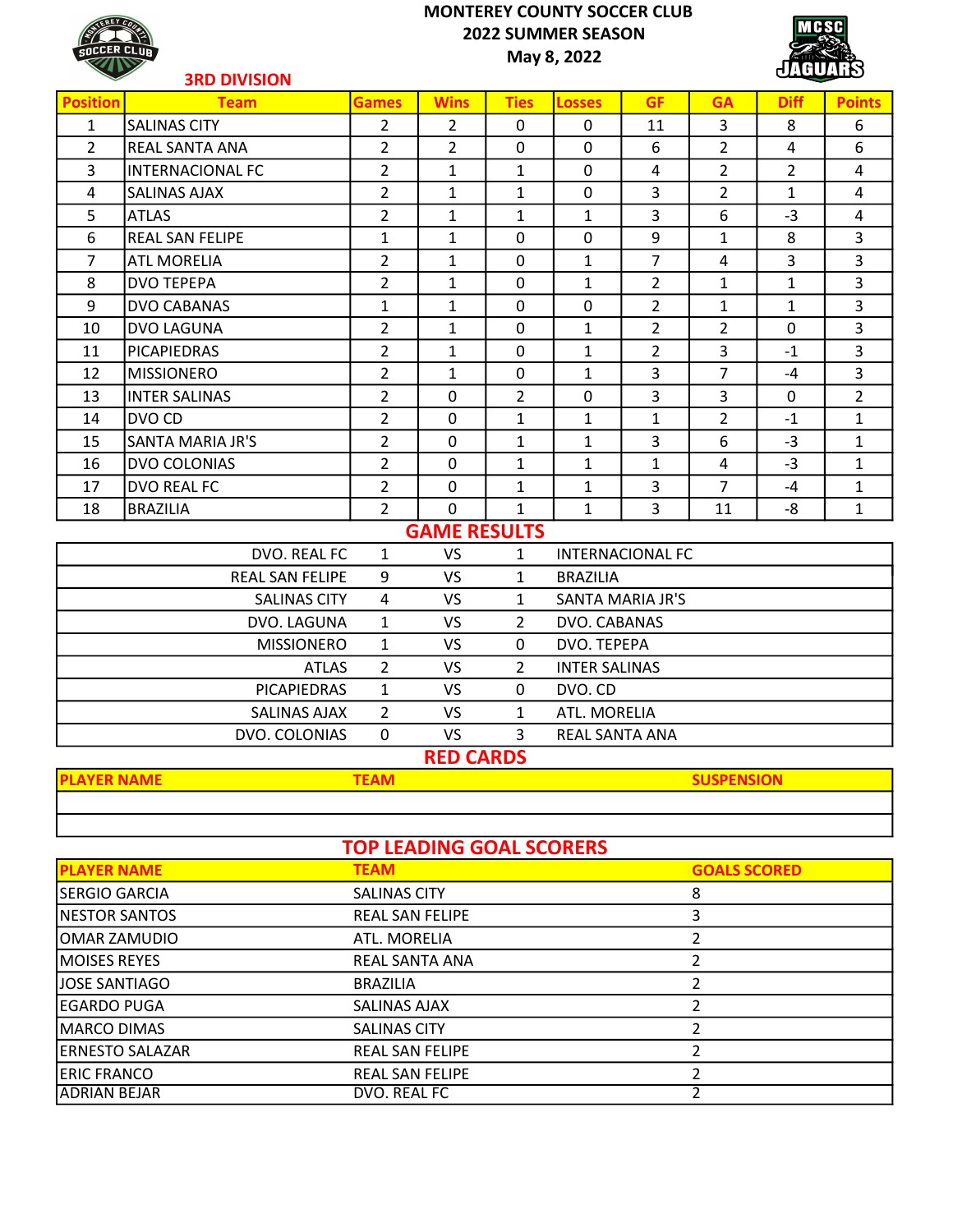### MONTEREY COUNTY SOCCER CLUB 2022 SUMMER SEASON May 8, 2022



### 4TH "A" DIVISION

| <b>HIN A DIVISION</b> |                       |                                 |                  |                |                       |                |                     |                |                |
|-----------------------|-----------------------|---------------------------------|------------------|----------------|-----------------------|----------------|---------------------|----------------|----------------|
| <b>Position</b>       | <b>Team</b>           | <b>Games</b>                    | <b>Wins</b>      | <b>Ties</b>    | <b>Losses</b>         | <b>GF</b>      | <b>GA</b>           | <b>Diff</b>    | <b>Points</b>  |
| $\mathbf{1}$          | DVO. COFRADIA         | $\overline{2}$                  | $\overline{2}$   | $\mathbf 0$    | $\mathbf 0$           | 10             | 3                   | $\overline{7}$ | 6              |
| $\overline{2}$        | DVO. LAS CASITAS      | $\overline{2}$                  | $\overline{2}$   | 0              | 0                     | $\overline{7}$ | $\mathbf{1}$        | 6              | 6              |
| 3                     | <b>TARASCOS</b>       | $\overline{2}$                  | $\overline{2}$   | $\mathbf 0$    | 0                     | 11             | 6                   | 5              | 6              |
| 4                     | <b>UNITED FC</b>      | 2                               | $\overline{2}$   | 0              | 0                     | 5              | $\mathbf{1}$        | 4              | 6              |
| 5                     | THE PYTHONS FC        | $\overline{2}$                  | $\mathbf{1}$     | $\mathbf{1}$   | 0                     | 6              | 3                   | 3              | 4              |
| 6                     | <b>ATL HALCON</b>     | 2                               | $\mathbf{1}$     | $\mathbf 0$    | $\mathbf{1}$          | $\overline{7}$ | 5                   | $\overline{2}$ | 3              |
| $\overline{7}$        | <b>SAN ANTONIO FC</b> | 2                               | 1                | 0              | $\mathbf{1}$          | 9              | 9                   | $\mathbf 0$    | 3              |
| 8                     | <b>LOS BICHOS</b>     | $\overline{2}$                  | $\mathbf{1}$     | $\mathbf 0$    | $\mathbf{1}$          | 8              | 9                   | $-1$           | $\overline{3}$ |
| 9                     | <b>AII STARS</b>      | 2                               | $\mathbf{1}$     | $\pmb{0}$      | $\mathbf{1}$          | $\overline{2}$ | 3                   | $-1$           | 3              |
| 10                    | <b>ACAPULCO FC</b>    | 2                               | 1                | $\mathbf 0$    | $\mathbf{1}$          | 8              | 10                  | $-2$           | 3              |
| 11                    | <b>LOS COMALES</b>    | 2                               | $\mathbf{1}$     | $\mathbf 0$    | $\mathbf{1}$          | 3              | 6                   | $-3$           | 3              |
| 12                    | DVO. PENUELAS         | 1                               | 0                | 1              | 0                     | $\overline{2}$ | $\overline{2}$      | $\mathbf{0}$   | $\mathbf{1}$   |
| 13                    | <b>FC RAYOS</b>       | 2                               | 0                | $\mathbf{1}$   | $\mathbf{1}$          | $\overline{7}$ | 8                   | $-1$           | $\mathbf{1}$   |
| 14                    | <b>FRESH LEAF</b>     | $\overline{2}$                  | 0                | $\mathbf{1}$   | $\mathbf{1}$          | 4              | 5                   | $-1$           | $\mathbf{1}$   |
| 15                    | <b>TECOCUILCO</b>     | 2                               | 0                | $\mathbf{1}$   | $\mathbf{1}$          | 4              | $\overline{7}$      | $-3$           | $\mathbf{1}$   |
| 16                    | <b>IRAPUATO FC</b>    | $\overline{2}$                  | $\mathbf 0$      | 0              | $\overline{2}$        | $\mathbf{1}$   | $\overline{4}$      | $-3$           | 0              |
| 17                    | <b>JUNIORS FC</b>     | $\overline{2}$                  | 0                | $\mathbf 0$    | $\overline{2}$        | 1              | 5                   | $-4$           | 0              |
| 18                    | <b>LOS CACHIRULES</b> | 2                               | 0                | 0              | $\overline{2}$        | 1              | $\overline{7}$      | $-6$           | 0              |
|                       | <b>GAME RESULTS</b>   |                                 |                  |                |                       |                |                     |                |                |
|                       | DVO. COFRADIA         | 6                               | <b>VS</b>        | $\overline{2}$ | LOS COMALES           |                |                     |                |                |
|                       | <b>LOS BICHOS</b>     | 3                               | <b>VS</b>        | 5              | <b>ACAPULCO FC</b>    |                |                     |                |                |
|                       | <b>FC RAYOS</b>       | 4                               | <b>VS</b>        | 5              | <b>SAN ANTONIO FC</b> |                |                     |                |                |
|                       | <b>UNITED FC</b>      | 3                               | <b>VS</b>        | $\mathbf{1}$   | <b>IRAPUATO FC</b>    |                |                     |                |                |
|                       | <b>TECOCUILCO</b>     | 3                               | <b>VS</b>        | 3              | <b>FRESH LEAF</b>     |                |                     |                |                |
|                       | ATL HALCON            | 3                               | <b>VS</b>        | 4              | <b>TARASCOS</b>       |                |                     |                |                |
|                       | <b>LOS CACHIRULES</b> | 1                               | <b>VS</b>        | 5              | DVO. LAS CASITAS      |                |                     |                |                |
|                       | <b>ALL STARS</b>      | $\mathbf{0}$                    | <b>VS</b>        | $\overline{3}$ | THE PYTHONS FC        |                |                     |                |                |
|                       | <b>JUNIORS FC</b>     | 1                               | <b>VS</b>        | 3              | ZINAPECUARO           |                |                     |                |                |
|                       |                       |                                 | <b>RED CARDS</b> |                |                       |                |                     |                |                |
| <b>PLAYER NAME</b>    |                       | <b>TEAM</b>                     |                  |                |                       |                | <b>SUSPENSION</b>   |                |                |
| <b>ANTHONY ROJAS</b>  |                       | LOS COMALES                     |                  |                | \$20                  |                |                     |                |                |
| <b>OSCAR MEZA</b>     |                       | <b>FRESH LEAF</b>               |                  |                |                       |                | \$20                |                |                |
| JESUS GARCIA          |                       | <b>TECOCUILCO</b>               |                  |                |                       |                | \$20                |                |                |
|                       |                       | <b>TOP LEADING GOAL SCORERS</b> |                  |                |                       |                |                     |                |                |
| <b>PLAYER NAME</b>    |                       | <b>TEAM</b>                     |                  |                |                       |                | <b>GOALS SCORED</b> |                |                |
| <b>ALAN FLORES</b>    |                       | DVO. COFRADIA                   |                  |                | 5                     |                |                     |                |                |
| JONATHAN LUNA         |                       | <b>FC RAYOS</b>                 |                  |                | 4                     |                |                     |                |                |
| <b>DAMIAN RODAS</b>   |                       | SAN ANTONIO FC                  |                  |                | 4                     |                |                     |                |                |
|                       | JONATHAN MENDOZA      | THE PYTHONS FC                  |                  |                |                       | $\overline{3}$ |                     |                |                |

JOSE JIMENEZ 3 CARLOS CHAVEZ **UNITED FC** 3 ALEXIS LIZAOLA 2 MARIO SANTANA DVO. LAS CASITAS 2 HERIBERTO JIMENEZ **ATL. HALCON** 2 GERMAN ALFARO SAN ANTONIO FC 2 EVERARDO CAMPOS ACAPULCO FC 2

**ACAPULCO FC**